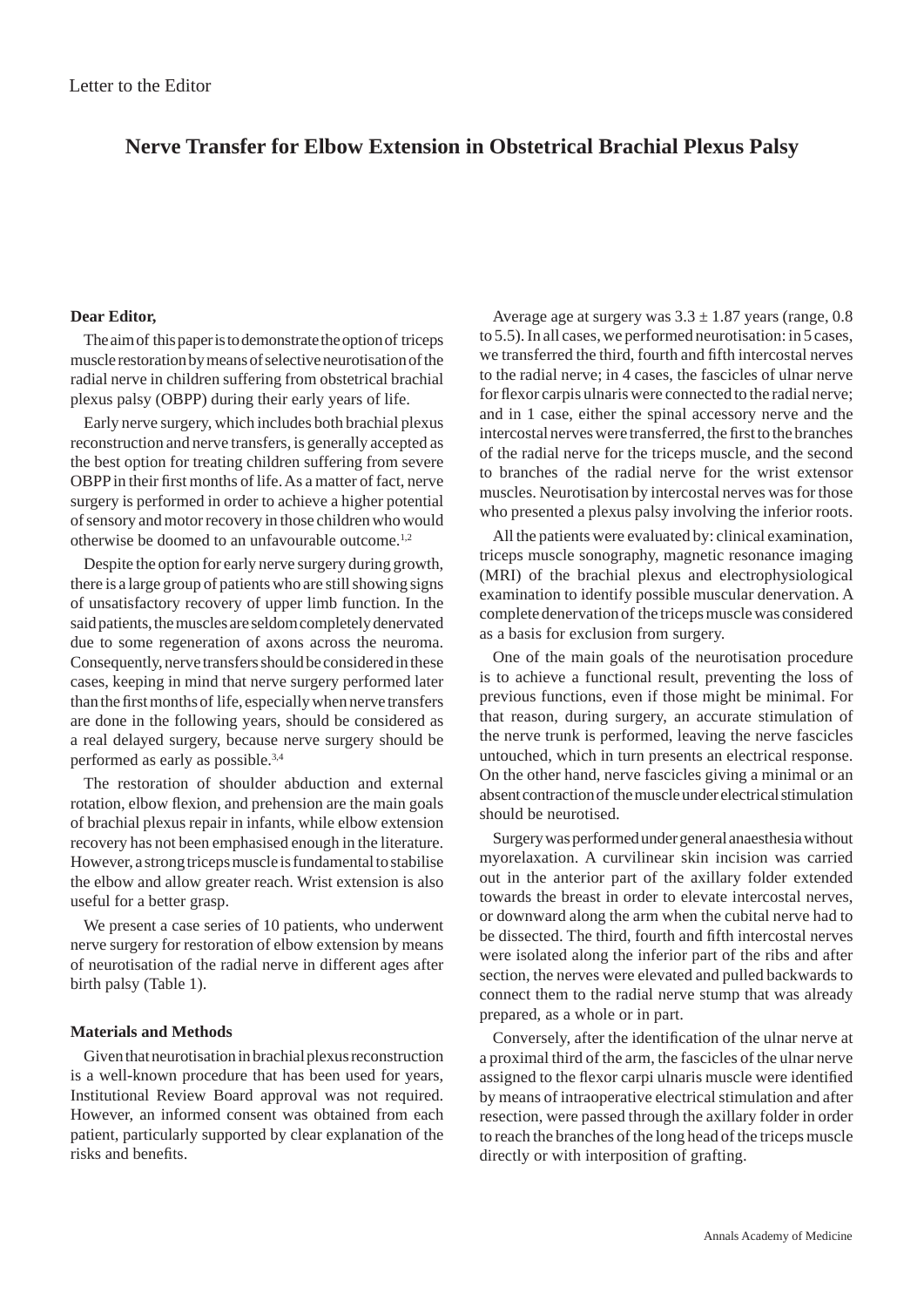| <b>Patients</b> | Original<br>Injury     | <b>Previous</b><br><b>Surgery</b> | <b>Residual</b><br><b>Funzional</b><br><b>Deficit</b> | <b>Goal of Surgery</b>                             | Age at<br>the Time<br>of Nerve<br><b>Transfer</b> | <b>Donor Nerve</b>                                                    | <b>Recipient Nerve</b>                                                             | Outcome* |
|-----------------|------------------------|-----------------------------------|-------------------------------------------------------|----------------------------------------------------|---------------------------------------------------|-----------------------------------------------------------------------|------------------------------------------------------------------------------------|----------|
| Case 1          | $C5-C6-C7$             | N <sub>o</sub>                    | Elbow<br>extension                                    | Triceps and<br>extensor carpi<br>radialis recovery | 5 months                                          | $3 - 4 - 5$<br>intercostal<br>nerves                                  | Radial nerve branch<br>for long head of triceps                                    | Fair     |
| Case 2          | $C5-C6-C7$             | No                                | Elbow<br>and wrist<br>extension                       | Triceps recovery                                   | 8 months                                          | $3 - 4 - 5$<br>intercostal<br>nerves                                  | Radial nerve branches<br>for long head of triceps<br>and estensor carpi<br>radiali | Good     |
| Case 3          | $C5-C6-C7$             | No                                | Elbow<br>extension                                    | Triceps recovery                                   | 4 years and 11<br>months                          | Branch of<br>ulnar nerve to<br>flexor carpi<br>ulnari                 | Radial nerve branch<br>for long head of triceps                                    | Good     |
| Case 4          | $C5-C6-C7$             | N <sub>0</sub>                    | Elbow<br>extension                                    | Triceps recovery                                   | 5 years and 5<br>months                           | $3 - 4 - 5$<br>intercostal<br>nerves                                  | Radial nerve branch<br>for long head of triceps                                    | Good     |
| Case 5          | $C5-C6-C7-$<br>$C8-T1$ | N <sub>o</sub>                    | Elbow<br>extension                                    | Triceps and<br>extensor carpi<br>radialis recovery | 3 years and 7<br>months                           | $3 - 4 - 5$<br>intercostal<br>nerves and<br>accessory<br>spinal nerve | Radial nerve branches<br>for long head of triceps<br>and estensor carpi<br>radiali | Good     |
| Case 6          | $C5-C6-C7$             | N <sub>0</sub>                    | Elbow<br>extension                                    | Triceps recovery                                   | 2 years and 6<br>months                           | Branch of<br>ulnar nerve to<br>flexor carpi<br>ulnari                 | Radial nerve branch<br>for long head of triceps                                    | Good     |
| Case 7          | $C5-C6-C7$             | N <sub>o</sub>                    | Elbow<br>extension                                    | Triceps recovery                                   | 4 years and 11<br>months                          | Branch of<br>ulnar nerve to<br>flexor carpi<br>ulnari                 | Radial nerve branch<br>for long head of triceps                                    | Good     |
| Case 8          | $C5-C6-C7$             | No                                | Elbow<br>extension                                    | Triceps recovery                                   | 4 years and 7<br>months                           | Branch of<br>ulnar nerve to<br>flexor carpi<br>ulnari                 | Radial nerve branch<br>for long head of triceps                                    | Good     |
| Case 9          | $C5-C6-C7$             | No                                | Elbow<br>and wrist<br>extension                       | Triceps recovery                                   | 8 months                                          | $3 - 4 - 5$<br>intercostal<br>nerves                                  | Whole radial nerve                                                                 | Fair     |
| Case 10         | $C5-C6$                | No                                | Elbow<br>extension                                    | Triceps recovery                                   | 3 years and 2<br>months                           | $3 - 4 - 5$<br>intercostal<br>nerves                                  | Radial nerve branch<br>for long head of triceps                                    | Good     |

#### Table 1. Case Series of Patients

\* Outcome has been evaluated by means of the Medical Research Council Scale (Good >M4, Fair M4-/M3+ and Bad <M3).

A single patient underwent surgery using a posterior approach and by means of sural nerve grafting. In the remaining 3 cases, a simultaneous exposure of the ulnar and radial nerves in the axillary folder was carried out, obtaining a direct nerve suture without grafting. All the nerve coaptations were constantly performed by means of 10/0 stitches and fibrin glue.

# **Results**

We revaluated all the patients by the Scale of Medical Research Council. Average follow-up was  $3.2 \pm 0.85$  years

(range, 2.5 to 4.6). The results were considered: good for functional outcome >M4, 8 cases; fair for functional outcome M4-/M3+, 2 cases; and bad for functional outcome <M3, no one. The 2 fair cases were total brachial plexus palsy treated by intercostal neurotisation.

## **Discussion**

Elbow extension recovery can be obtained with the repair of 2 specific branches leading to the long head of the triceps muscle. Some publications have illustrated satisfactory results in radial nerve repair using the intercostal nerves,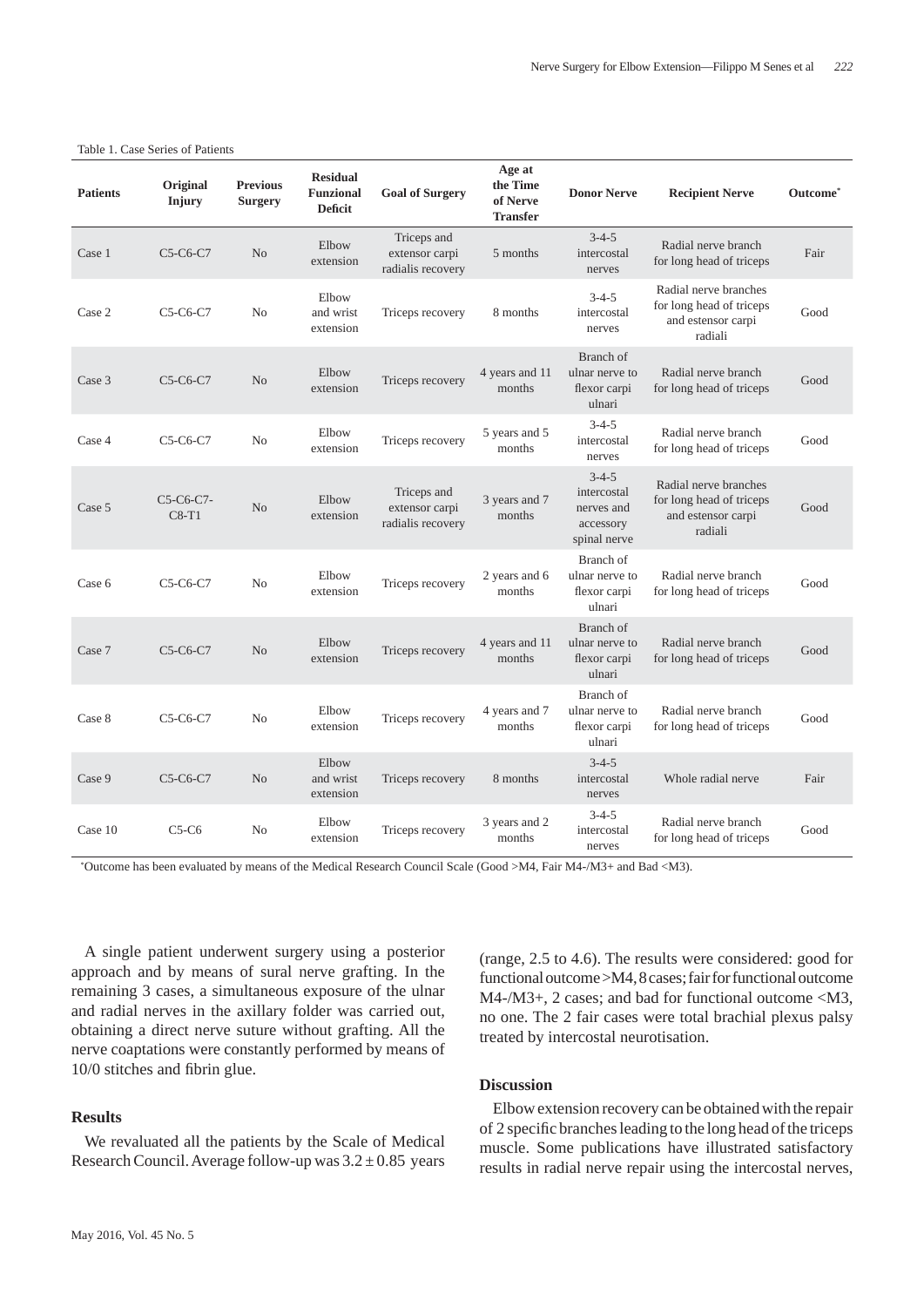

Fig. 1. At a and b, Microsurgical exposure of radial and ulnar nerves at the axillary fold. At c, two branches of the ulnar nerve leading to flexor carpi ulnaris muscle were directed to the branches of the radial nerve leading to the triceps muscle by means of direct nerve suture, without grafting.

despite the fact that the musculo-cutaneous nerve constantly demonstrates a higher level of recovery.5-7 In our experience of radial nerve neurotisation (5 cases treated to date) by means of intercostal nerves, we have always achieved good results  $(>M3 +)$ .

Despite the fact that deformities of the chest and the spine in using intercostal nerves are often claimed, we have not observed those shortcomings. In fact, the surgeon should be aware of the risk of damaging the growing structures, which might lead to spine or thoracic deformities as sometimes has happened in thoracic surgery. The potential damage of the vertebral or costal physis would be caused by the vast ribs wide opening or by the extensive denervation of intercostal nerves. Actually, while elevating the intercostal nerves, we should always try to spare the surrounding tissues, avoiding extensive dissection. Thoroughly dissecting intercostal nerves with minimal incision, especially avoiding excessive stretching apart of the ribs, would be a solution to avoiding skeletal deformities during growth.

In patients without any involvement of the lower roots, we consider the ulnar nerve fascicles to be the number one choice for delayed repair of the radial nerve (Fig. 1). Conversely, when the ulnar nerve is impaired, the intercostal nerves always represent a good option for restoring elbow extension (Fig. 2).



Fig. 2. When the ulnar nerve is impaired, the intercostal nerves always represent a good option for restoring elbow extension. In a), surgical exposure of radial nerve at the axillary folder and 3° and 4° intercostal nerves dissection is shown and in b), neurotisation of the intercostal nerves into the radial nerve is shown.

Objections deriving from the selective neurotisation procedure are the exhaustion of a prolonged denervated muscle and the time limit in which the nerve transfers should be performed. Actually, electromyographic studies may offer further indications, but the point to be considered in OBPP is that a complete denervation of the muscles rarely occurs. More often, in-continuity neuroma allows for recording some neurogenic potentials (i.e. late fibrillation potentials). Those are expressions of the muscle vitality.<sup>8,9</sup>

Through analysing our case studies, good average outcome has been reached, despite the amount of time elapsed since the nerve lesion. In fact, 8 in 10 cases have achieved a functional muscle strength (M4) of the triceps muscle. The explanation of the discrepancy between the results in children and in adults might stem from both prolonged nerve regeneration in childhood, in which residual muscle vitality is maintained despite the absence of functional motion, and the augmentation of residual triceps function, otherwise too weak for motion.

Another factor might be the short distance from the site of nerve coaptation to the target organ. Thus, the most critical point is the age at which such nerve surgery is indicated, particularly because it is difficult to hypothesise the time limit for performing a delayed neurotisation procedure of triceps muscle. Our data has also demonstrated that the percentage of negative outcomes did not increase in the event of a child being older. As a matter of fact, some positive outcomes have been recorded, regardless of the child's age at the time of surgery.

We are aware of the short follow-up of patients treated by means of nerve transfer for triceps recovery. However, those children have not demonstrated significant deformities, even if they are not fully grown. Considering the time elapsed since the obstetrical lesion and the prolonged muscular denervation, it is difficult to define a timeline beyond which surgery should be excluded. Having successfully treated children up to about 6 years of life, we do state that up until 6 years of age, late nerve surgery could be deemed acceptable. However, this does not rule out the possibility of surgery